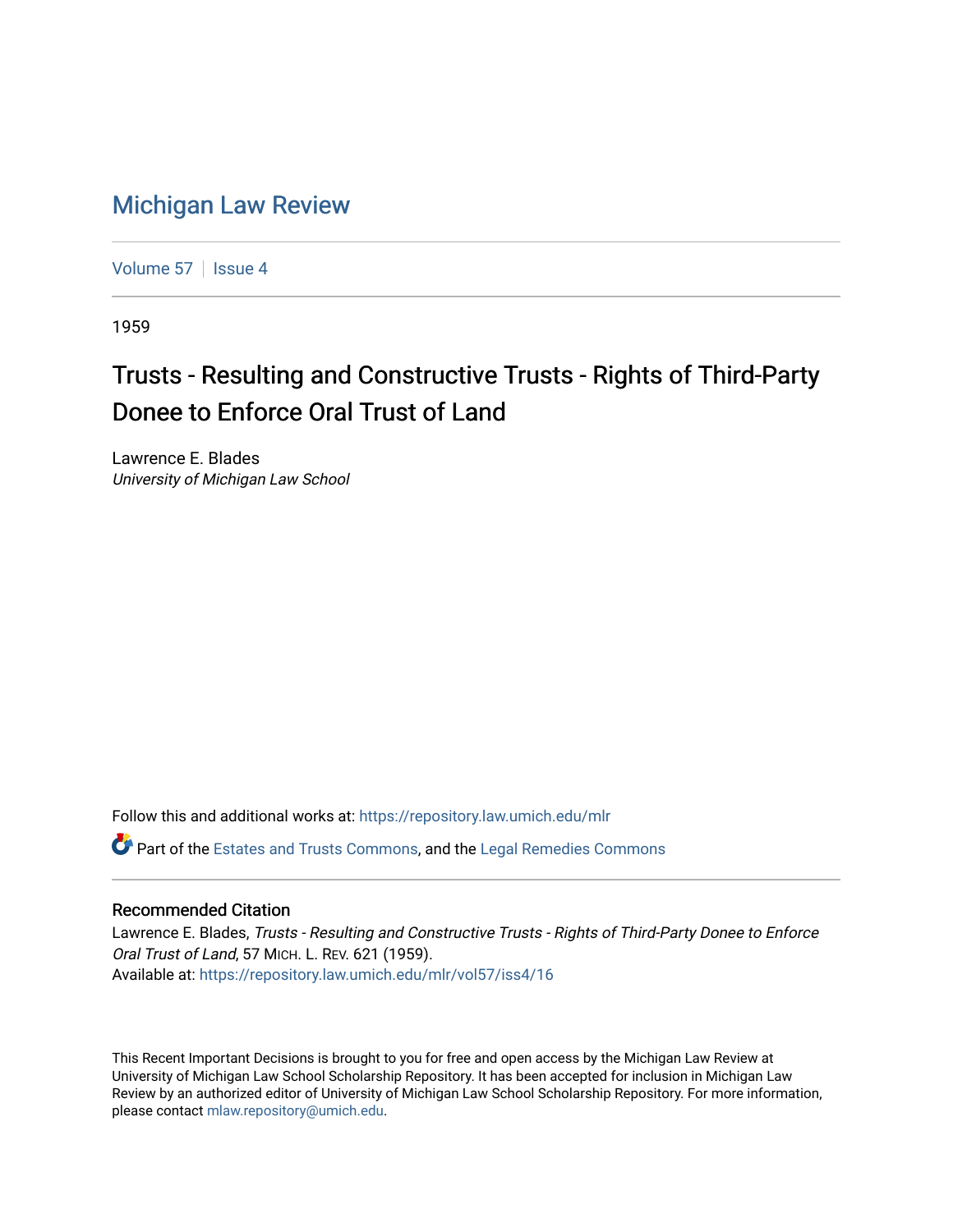TRUSTS-REsULTING AND CONSTRUCTIVE TRUSTS-RIGHT OF THIRD-PARTY DoNEE To ENFORCE ORAL TRUST OF LAND-Plaintiff alleged that her husband, having paid the purchase price on land intended as a gift for her, caused title to be taken in the name of defendant to hold as trustee. There was, however, no written evidence to support these contentions. Plaintiff further alleged that she took possession and made valuable permanent improvements on the land with the approval of both her husband and defendant. One year after the husband's death and three years after plaintiff's entrance, defendant filed suit for possession. In the present action to enjoin that suit and to establish her ownership, the lower court held that plaintiff failed to state a claim. On appeal, *held,*  reversed, one judge dissenting. If plaintiff's allegations are accepted as true, her complaint sets out facts upon which relief could be granted. Either a resulting trust or a constructive trust might be imposed in plaintiff's behalf.1 *Binz v. Helvetia Florida Enterprises,* (Fla. App. 1958) 104 S. (2d) 124.

Although the result of the principal case seems desirable, the theories of relief considered by the court are questionable. Generally, where one person furnishes the consideration for a conveyance of land to another, the grantee is presumed to hold for the payor under a purchase-money resulting trust.2 The court in the principal case, however, seems to have

<sup>1</sup> The court also referred to the enforceability of the oral gift under the doctrine of part performance. This theory, however, would be to no avail if the trust transaction left plaintiff's husband with no interest to give her. Therefore, it seems that this was not considered a separate ground for relief but was being used in conjunction with the finding of a trust.

<sup>2</sup>Statutes in some jurisdictions have abolished the rule. Ky. Rev. Stat. (1956) §381.170; Mich. Comp. Laws (1948) §§555.7-555.9; Minn. Stat. Ann. (1947) §§501.07-501.09; 49 N.Y. Consol. Laws (McKinney, 1945) §94; Wis. Stat. (1957) §§231.07-231.09.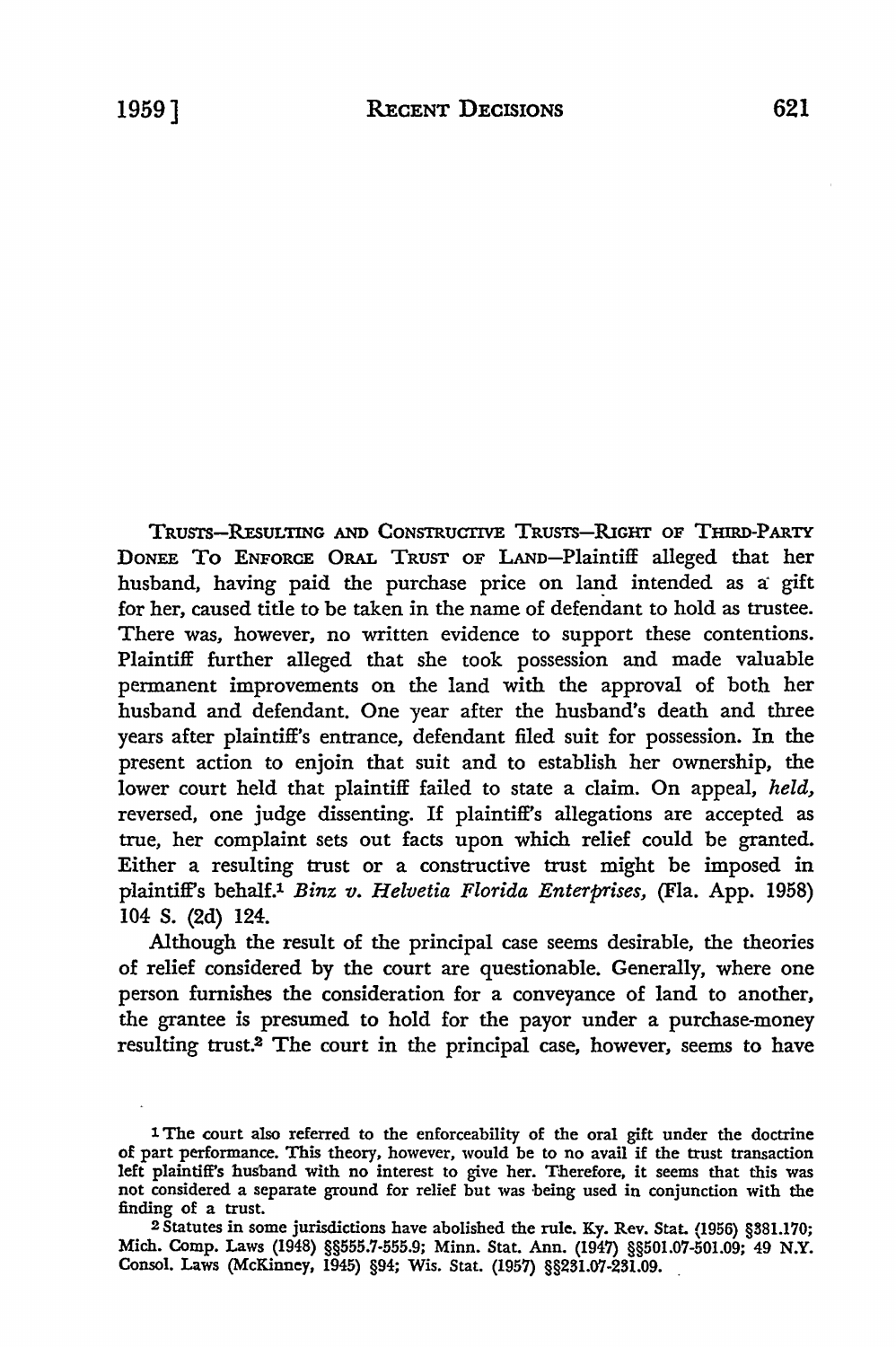indicated that where the payor intends a gift of the land to a third party,3 the grantee may hold on a resulting trust for the third party.4 In finding a resulting trust for a third party, a court necessarily acts upon the express intent of the parties. Yet such an extension of the purchase-money resulting trust doctrine cannot be reconciled with the theory upon which it rests. The doctrine is justified by .the belief that one who furnishes the consideration for land intends to benefit himself rather than "a stranger."<sup>5</sup> From this normal expectation the payor's intention is presumed without reference to the actual understanding of the parties.<sup>6</sup> Therefore, since the presumption should operate only in favor of the payor, indication of the existence of a resulting trust for plaintiff in the principal case would be unsound.<sup>7</sup> But the equivocal language used by the court<sup>8</sup> suggests an alternative analysis. The court may have been holding that a resulting trust did arise in favor of the payor-husband with plaintiff succeeding to his interest since his oral gift to her was enforceable under the doctrine of part performance.9 This analysis, however, seems defective also. While actual intent is not material in raising the presumption, it would seem that the presumption could be rebutted by evidence that the payor's actual intention was not to benefit himself.10 In the principal case, proof by defendant-trustee of the existence of an oral trust for the plaintiff would seem to constitute such evidence. To allow the trustee to prevail over the payor on the existence of resulting trust by showing the existence of an unenforceable trust which he refuses to carry out may appear unfair.<sup>11</sup>

8 The opinion states that plaintiff's allegations appeared sufficient for application of the resulting trust doctrine, but fails to make it clear in whose favor the rule would operate.

<sup>4</sup>For similar results, see Lewis v. Lewis, (Mo. 1920) 225 S.W. 974; In re Steel, 125 N.Y.S. 187, 68 Misc. 579 (1910); Freeland v. Williamson, 220 Mo. 217, 119 S.W. 560 (1909); Siemon v. Schurck, 29 N.Y. 598 (1864).

5 See, e.g., Howe v. Howe, 199 Mass. 598, 85 N.E. 945 (1908); Aborn v. Searles, 18 R.I. 357, 27 A. 796 (1893); Marcilliat v. Marcilliat, 125 Ind. 472, 25 N.E. 597 (1890).

<sup>6</sup>For the historical and practical basis of the purchase-money resulting trust doctrine, see Scott, "Resulting Trusts Arising Upon the Purchase of Land," 40 HARv. L. REv. 669 (1927).

 $7$  It might be argued that the husband was in substance making a gift of the money to plaintiff, thus making her the payor. Cf. Gaines v. Drakeford, 51 S.C. 37, 27 S.E. 960 (1897). But see 2 TRUSTS RESTATEMENT §453, comment *a* (1935), repudiating this argument.

s See note 3 supra.

9Seavey v. Drake, 62 N.H. 393 (1882); Burgess v. Burgess, 306 III. 19, 137 N.E. 403 (1922); Kinsell v. Thomas, 18 Cal. App. 683, 124 P. 220 (1912). The kind of "performance" ordinarily required to enforce a parol gift of land consists of taking possession and making valuable improvements with the donor's approval. See generally 2 CORBIN, CoN-TRAcrs §441 (1950).

10 Various types of evidence can be used to rebut the presumption. For examples see 2 TRUSTS RESTATEMENT §§445-456 (1935).

<sup>11</sup>In In re Davis, (D.C. Mass. 1901) 112 F. 129, affd. sub nom. In re Peabody, **(1st**  Cir. 1902) 118 F. 266, the court allowed the presumption **to stand** despite such proof. Since the defendant was unwilling to carry out the express trust, the court felt it would be "inequitable" to give weight to the evidence.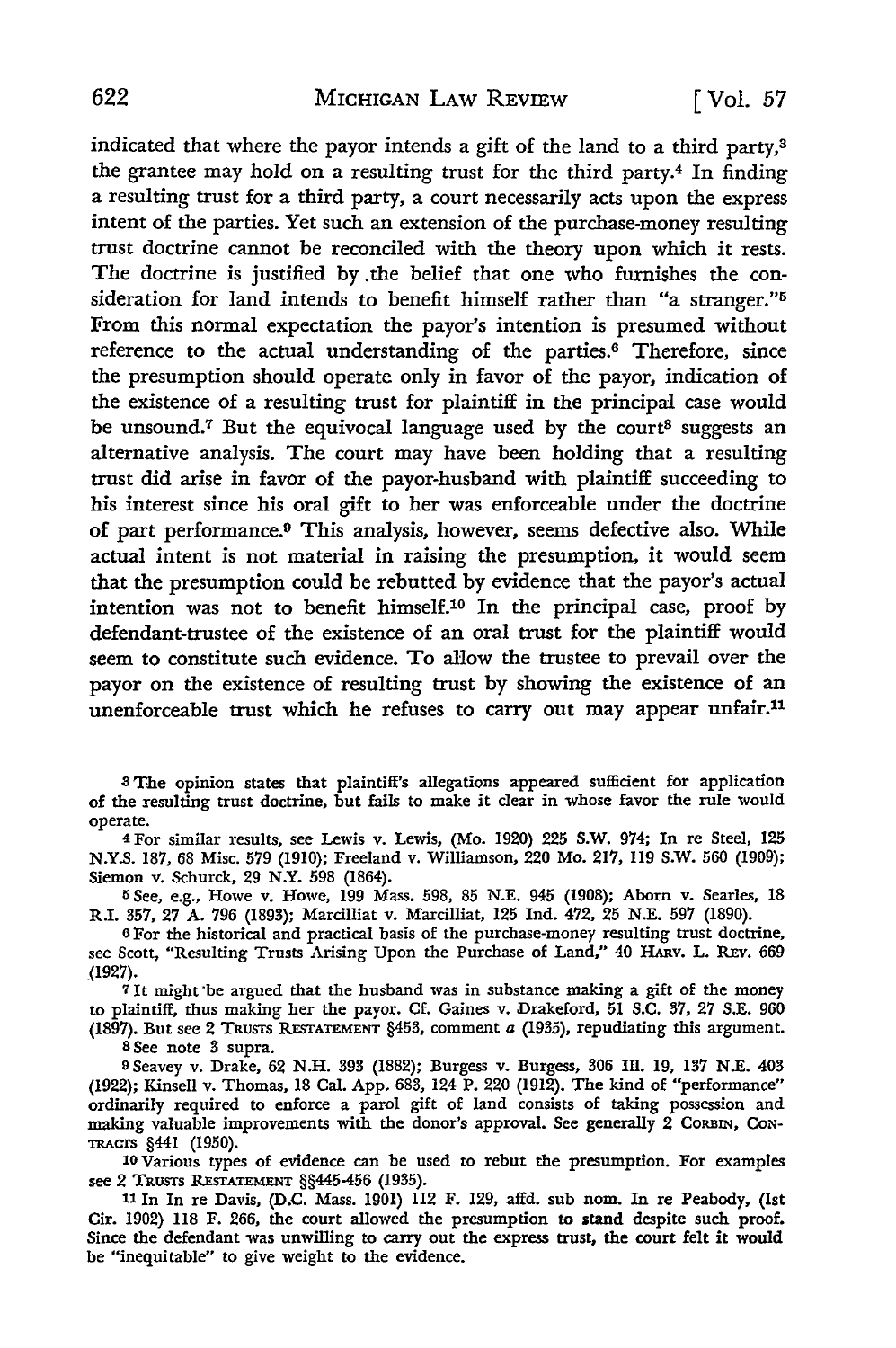But in making the oral trust of land unenforceable, the Statute of Frauds does not make it unlawful or void.12 If the trustee chose to perform the oral trust, the payor could not object.13

It was also indicated in the principal case that a constructive trust might be imposed on defendant "to prevent unjust enrichment and abuse of confidence."14 Without a showing of a confidential relationship between her husband and defendant, it is doubtful that plaintiff could recover on a constructive trust theory.15 Nevertheless, cases involving abuse of a confidential relationship16 have been recognized as an· exception to the general refusal of American courts to impose a constructive trust when a trustee breaches an oral trust of land.17 Though it would seem that the trustee is unjustly enriched at the expense of the one who paid value and reposed confidence, the cases usually construct the trust in favor of the third-party donee.18 The instant case, however, suggests no apparent ground for any finding of a confidential relationship. Thus it seems possible that the court may have been relying on the trust relationship itself as indicating that confidence was reposed in defendant. It is true that some courts have been very liberal in applying the doctrine of confidential relationship.19 But expanding the concept to embrace every case involving a trust would result in the exception swallowing the rule.20 Moreover, constructing a trust for the third party would be an undue violation of the Statute of Frauds since this would be giving effect to the actual intent of the parties. On the other hand, the court may have been suggesting that the constructive trust could operate in favor of the payorhusband with plaintiff succeeding to his interest on the gift analysis. Such a result, even absent confidential relationship, would find support in' many writers who have criticized the American courts for not recognizing a

12 Dove v. White, 211 Md. 228, 126 A. (2d) 835 (1956).

13 Dickinson v. Dickinson, 131 Conn. 392, 40 A. (2d) 184 (1944); Hunt v. Hunt, 202 Ark. 130, 149 S.W. (2d) 930 (1941); Faunce v. McCorkle, 321 Pa. 116, 183 A. 926 (1936).

14 The terms "unjust enrichment" and "abuse of confidence" are apparently used in a synonymous sense by the court. The opinion, at 127, cites a definition which makes unjust enrichment "the result of" abuse of confidence.

15 See 4 Scorr, TRUsrs, 2d ed., §453 (1956).

16 E.g., Stahl v. Stahl, 214 Ill. 131, 73 N.E. 319; Metzger v. Metzger, 338 Pa. 564, 14 A. (2d) 285.

17 The "American rule" is illustrated by Patton v. Beecher, 62 Ala. 579 (1878). See cases cited in I Scorr, TRUsrs, 2d ed., §44, p. 310, n. 4 (1956).

18 E.g., Haws v. Jensen, 116 Utah 212, 209 P. (2d) 229 (1949); Stahl v. Stahl, note 16 supra.

19 E.g., Seeberger v. Seeberger, 325 Ill. 47, 155 N:E. 763 (1927). See Bogert, "Confidential Relations and Unenforceable Express Trusts," 13 Corn. L. Q. 237 (1928).

20 As Professor Bogert has observed, "It is difficult to imagine a grantor transferring realty to hold under oral promise in trust, unless the grantor is in considerable intimacy with the grantee and has a high degree of confidence in him." 3 BOGERT, TRUSTS AND TRUSTEES §496, p. 209 (1946).